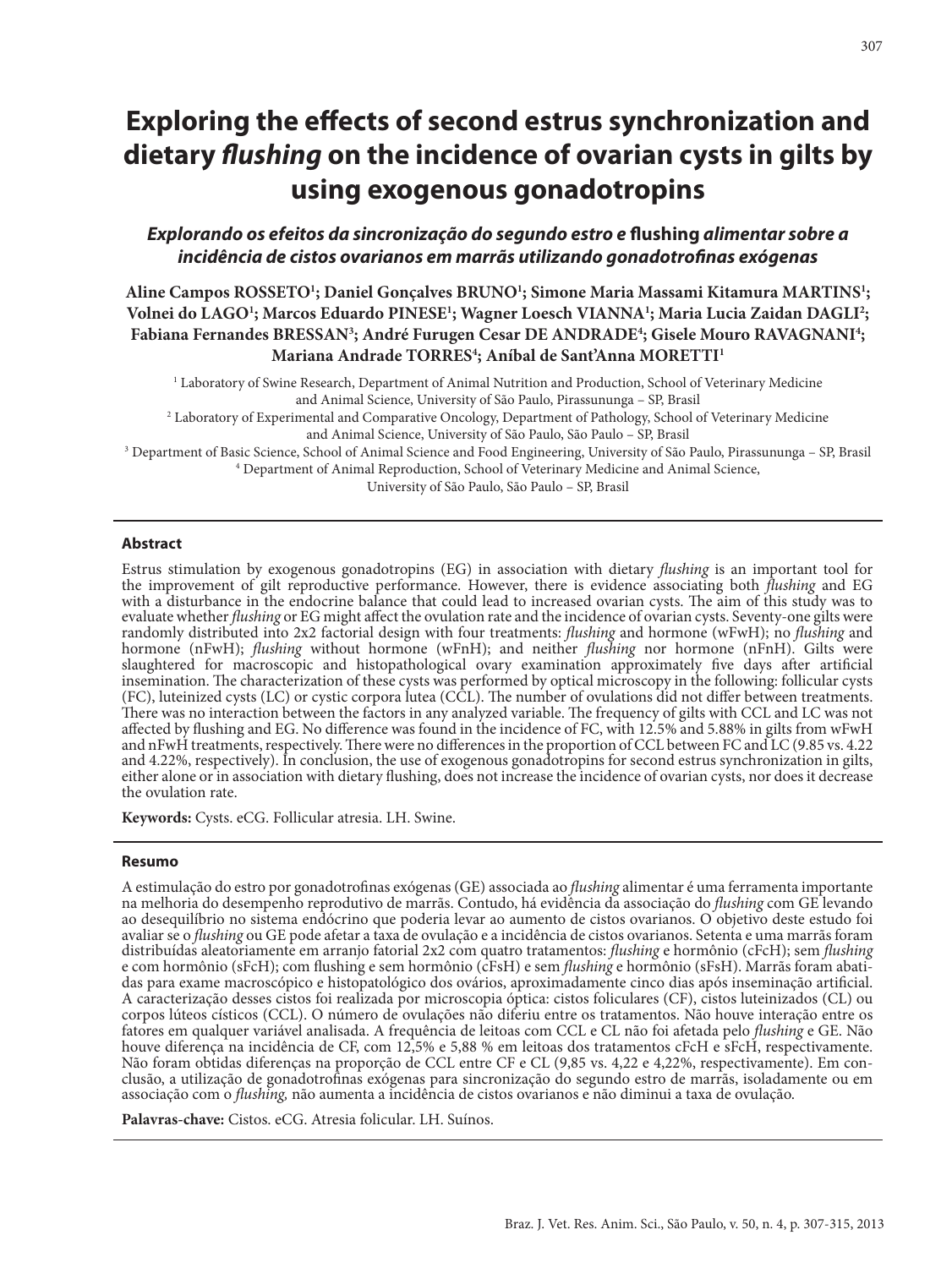## **Introduction**

One of the great advantages of an ideal stimulation and synchronization of estrus in gilts is that it allows for the anticipated culling of non-cycling gilts as market animals, reducing the non-productive days of the herd. Additionally, it enables the management of gilts in order to achieve a desired weight and body condition at breeding, and thereby lowers the number of females incorporated into breeding groups on a weekly basis (GAMA et al., 2005). It was observed that this early stimulation leads to an increased reproductive lifespan in sows from the herd (KOKETSU; TAKAHASHI; AKACHI, 1999; PINESE et al., 2005; PATTERSON; BELTRANENA; FOXCROFT, 2010). The use of exogenous gonadotropins (EG), together with mature boar stimulation, has been an effective tool for attaining better puberty induction and synchronization in comparison with the latter alone (KNOX et al., 2000). Despite the advantages of EG for estrus synchronization, gonadotropins have been associated with an increase in ovarian cyst incidence (KUCHARSKI; JANA; ZEZULA-SZPYRA, 2002; BREEN; RODRIGUEZ-ZAS; KNOX, 2006). For example, EGs are known to have relatively long half-lives (HAFF; THACKER; KIRKWOOD, 2002; JACKSON et al., 2006), and they are most likely associated with an imbalance in the hypothalamuspituitary-gonadal axis, and can therefore be associated with ovarian cysts. The mechanism is not yet fully understood, but it is suggested that some follicles, which become cystic after exogenous hormone administration under physiological conditions, would undergo atresia (CHUN et al., 1994; LIMA et al., 2006).

Nevertheless, the influence of flushing on ovarian cyst incidence in swine is still unclear, but insulin and IGF-I, which are metabolites for which the plasmatic concentrations increase in response to dietary flushing, play a role in suppressing the onset of apoptosis in follicular cells (CHUN et al., 1994). The flushing procedure consists in giving increased levels

#### **Corresponde to:**

Anibal de Sant'Anna Moretti Faculdade de Medicina Veterinária e Zootecnia, Departamento de Nutrição e Produção Animal Av. Duque de Caxias Norte, 225 - Campus da USP CEP 13635-900, Pirassununga, SP, Brasil e-mail: adsamore@usp.br

Received: 03/04/2013 Approved: 28/08/2013

of dietary energy to gilts two weeks before ovulation after a short period of food restriction. Flushing could increase ovulation rates (AHERNE; WILLIAMS, 1992; FERGUSON; ASHWORTH; EDWARDS, 2003) and oocyte quality (ZHOU et al., 2010), and therefore may be used as a management tool in swine breeding herds.

Cox et al. (1987) have established a nutritional effect-mediating role for insulin on the ovulation rate; however, *in vivo* evidence suggesting a role for other hormones or metabolites is limited. The roles of plasma amino acids, free fatty acids, glucose, growth hormone, thyroxine and insulin-like growth factor I (IGF-I) have been proposed primarily by extrapolating the results obtained from in vitro studies of cultured ovarian tissue (BOOTH, 1990.

A characterization of the different classes of cysts is required to achieve greater knowledge about this pathological condition. Accordingly to McEntee (1990), ovarian cysts may be classified as (1) follicular cysts (FC), (2) cystic corpora lutea (CCL) or (3) luteinized cysts (LC). FCs are structures with a diameter larger than 1.5 cm that appear during estrus, when mature follicles fail to rupture. The *antrum*  frequently continues to enlarge as a consequence of continuous estrogen-containing fluid production, possibly leading to abnormal sexual behavior in sows (HUNTER, 1980). A cystic corpora lutea forms in the center of the developing corpus luteum; an ovulating papilla is present and the cyst form is generally irregular in outline. LCs develop as a consequence of the partial luteinization of mature follicles, which do not ovulate (MCENTEE, 1990), and they are believed to develop into follicular cysts during later stages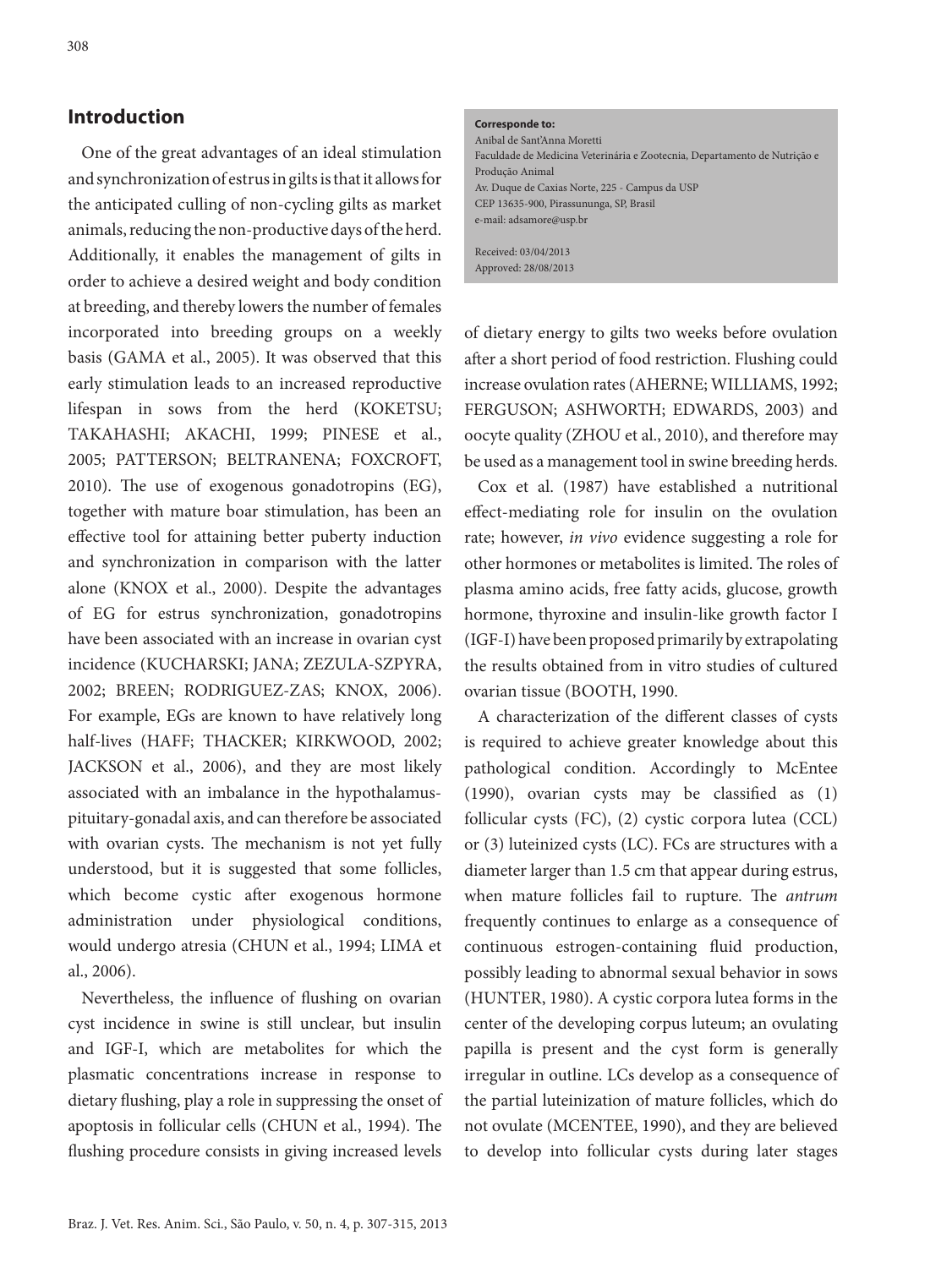(VANHOLDER; OPSOMER; DE KRUIF, 2006). Unlike CCL, no ovulatory protrusion is visible on the surface of an ovary with LC. The cavity, whether fluid-filled or hemorrhagic, is surrounded by layers of luteal (mostly large and spherical) cells (HUNTER, 1980; MCENTEE, 1990).

Thus, the present study aimed to investigate whether EG administration and/or dietary flushing in gilts might affect the ovulation rate and incidence of ovarian cysts.

# **Materials and Methods**

The experimental use of animals and procedures were approved by the Animal Care and Use Committee of the School of Veterinary Medicine and Animal Sciences at the University of São Paulo (USP), protocol number 784/2005.

## *Animals and management*

The experiment was carried out in the Laboratory of Swine Research, USP. A total of 71 prepubertal 157.48±5.02-day-old gilts (NAIMA, Pen Ar Lan, Espírito Santo do Pinhal, Sao Paulo, Brazil) with body weights of 96.65±7.7 kg were used. Animals were housed in pens (3 gilts/pen) throughout the experiment. Prior to day 1 of the experiment, the animals did not show any symptoms of estrus, and they were therefore considered prepubertal.

Puberty was hormonally induced in gilts to obtain greater homogeneity among the animals (DO LAGO et al., 2005). EG administration consisted of an intramuscular injection of 600 IU eCG (Novormon 5000; Syntex S.A., Luis de Sarro y Avellaneda B1838DQK, Argentina) and a second i.m. injection of 2.5 mg of LH (Lutropin; Bioniche Animal Sciences, Canada) after a 72-h period (GAMA et al., 2005). The day of the eCG administration was considered the first day of the study, which lasted for 32 days. All gilts were fed, on average, at 2.5 kg/animal/day of a replacement ration (6,573.46 kcal ME/day) at the beginning of the trial. The stimulation and detection

of the subsequent estrus was performed by using two mature boars (more than 1 year old), which were kept in gilts pens for 15 min twice a day from day 7 until day 25 after the first LH treatment (puberty induction). The onset of estrus was defined as the standing reflex in the presence of a mature boar, and the estrus duration was the standing reflex period.

Two inseminations were performed at 12 and 24 h after the onset of estrus with the heterospermic semen (mixed semen) of four boars (Agroceres PIC, Patos de Minas, Brasil) of known fertility. The inseminating dose contained  $4 \times 10^9$  viable sperm cells diluted in 90 mL of extender (Prolimax; Vetlife Ltd, Nova Odessa, São Paulo, Brasil).

## *Treatments*

The animals were distributed into 4 treatments, which were arranged into a 2×2 factorial according to a completely randomized design. The first factor consisted of the administration of exogenous hormonal synchronization at the second estrus (by intramuscular injection of 600 IU of eCG 16 days after the beginning of the trial, followed by 2.5 mg of LH 72 h later); the other factor consisted of dietary flushing (3 kg/animal/day of replacement breeding, by supplying each animal with 9,860.2 kcal ME/day) from day 7 of the experiment until the day of artificial insemination. Thus, 4 treatments were performed as follows: gilts with flushing and hormones (wFwH,  $n=16$ ; no flushing with hormones (nFwH,  $n = 17$ ); flushing without hormones (wFnH,  $n = 19$ ) and neither flushing nor hormones (nFnH, n = 19).

#### *Ovary rate and cyst incidence evaluations*

Gilts were slaughtered approximately 148 h after LH administration and their ovaries were collected from the carcasses in dorsal recumbence to avoid urine reflux to the uterus. The number of ovulations was macroscopically assessed by corpora lutea count. Sagittal sections of the ovaries were fixed in a 10% formalin solution and embedded in paraffin, and 5 μm-thick slices were stained with hematoxylin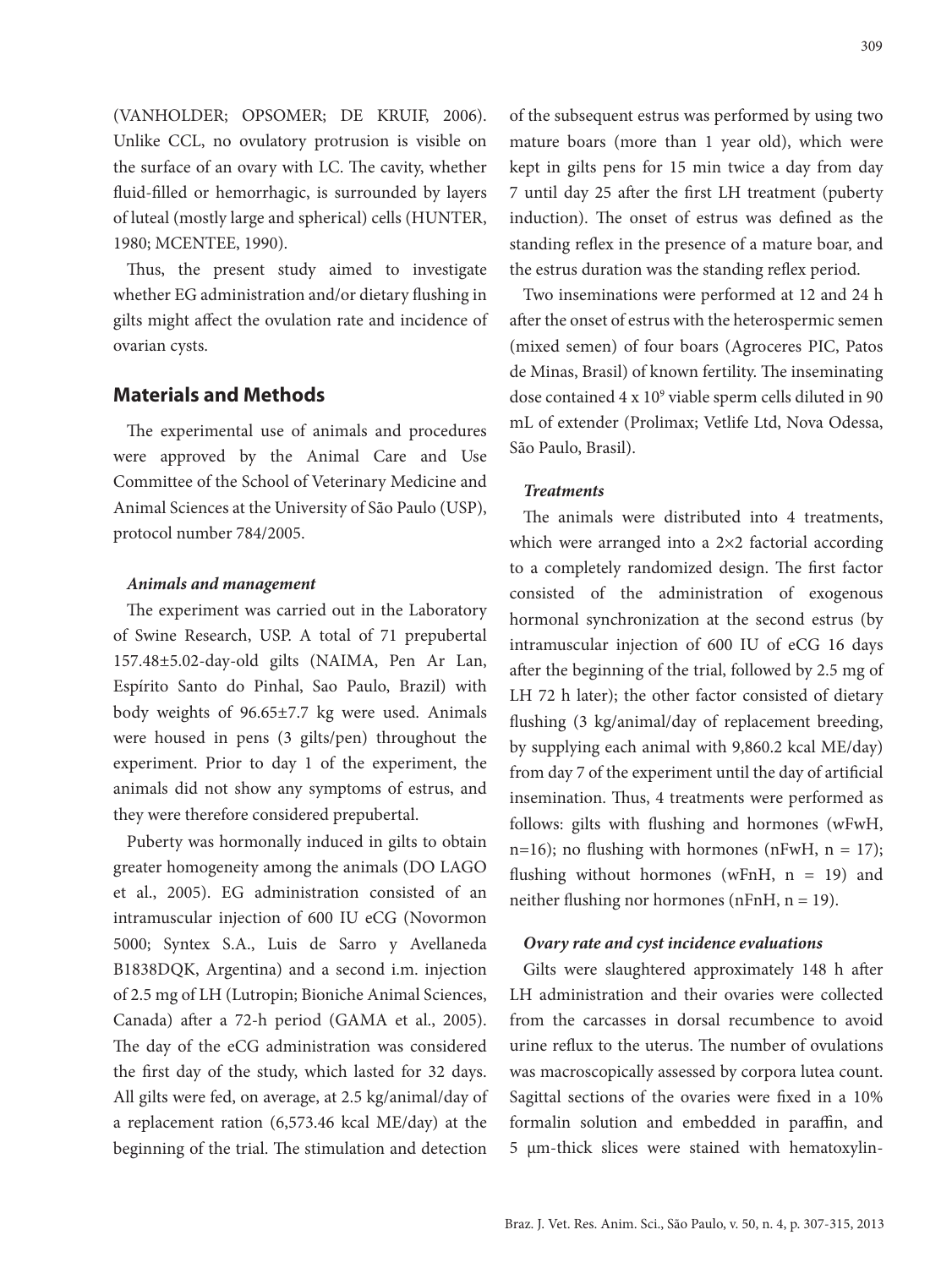eosin (HE). Ovarian cyst counting and histological cyst characterization were performed with a light microscope (NIKON E-800, 0.5× objective lens, Japan), which was coupled to a Pro-Series High Performance CCD camera and Image Pro Plus Software 4.1 (Media Cybernetics, USA). Images corresponding to each quarter of all the ovaries were acquired and saved for analysis. Follicles with diameters > 1.5 cm were termed follicular cysts; cysts containing luteinic cells, and with fibrous tissue among these cells and cystic cavities were termed cystic corpora lutea; cysts containing one single layer of luteinic tissue and without fibrous tissue were classified as luteinized cysts.

#### *Statistical analysis*

The variable number of ovulations was analyzed by ANOVA in SAS (2003). Fisher's exact test was performed to analyze the frequency of ovarian cysts, follicular and luteinized cysts and cystic corpora lutea. Differences were considered significant at P < 0.05, and all results are expressed as the mean ± standard deviation (SD).

# **Results**

## *Ovulation rate*

There was no treatment interaction effect on the ovulation number. The mean values and SD for the numbers of corpora lutea were  $14.60 \pm 5.78$ , 13.23 ± 4.83, 14.28 ± 5.06 and 13.47 ± 5.57 for treatments with hormones, no hormones, with flushing and no flushing, respectively.

#### *Incidence of ovarian cysts*

Eleven of the gilts evaluated (15.49%) developed ovarian cysts. No interaction  $(P > 0.05)$  between treatments was observed, and therefore, flushing and hormonal treatment were analyzed separately. The incidence of cysts in flushing and non-flushing treatments was 14.29 vs. 16.67%, respectively, and 15.15 vs. 15.79% for animals receiving treatments

with hormones and no hormones, respectively, but no significant difference was found (Table 1).

## *Cystic corpora lutea (CCL)*

Interactions between flushing and hormone administration were not observed, as shown in Table 2. There were no significant differences between gilts receiving or not receiving a flushing treatment  $(P = 0.71)$ , and there were also no significant differences between those receiving hormones or and those that did not ( $P = 1.00$ ). It was found a higher incidence of CCL in comparison with LC and FC (9.85, 4.22 and 4.22% of the cysts, respectively).

## *Luteinized cysts (LC)*

The LC incidence was not affected by the treatments, as shown in Table 3. The LC incidence in gilts from the wF and nF groups was 2.86 and 5.56% ( $P = 1.00$ ), respectively, and 3.03 and 5.26% in the wH and nH gilt groups ( $P = 1.00$ ), respectively. There was no interaction between treatments ( $P = 1.00$ ).

## *Follicular cysts (FC)*

The number of gilts presenting FC was not affected by the treatments. The FC incidence was 5.71 and 0% in wF and nF animal groups ( $P = 0.23$ ), respectively, and 9.09% in gilts from the wH group, a higher value in comparison with the nH animals, which did not develop this form of cyst. However, a tendency  $(P = 0.09)$  was observed between gilts treated with (12.50%) and without (5.88%) hormones; gilts in either wFnH or nFnH groups did not have this form of cyst (Table 4).

## **Discussion**

In this study, no dietary flushing or EG administration effects were observed on the ovulation rate of gilts. Aherne and Williams (1992) concluded that dietary flushing only increases the ovulation rate at second estrus in gilts that had been previously feed-restricted. Conversely, other authors showed that either EG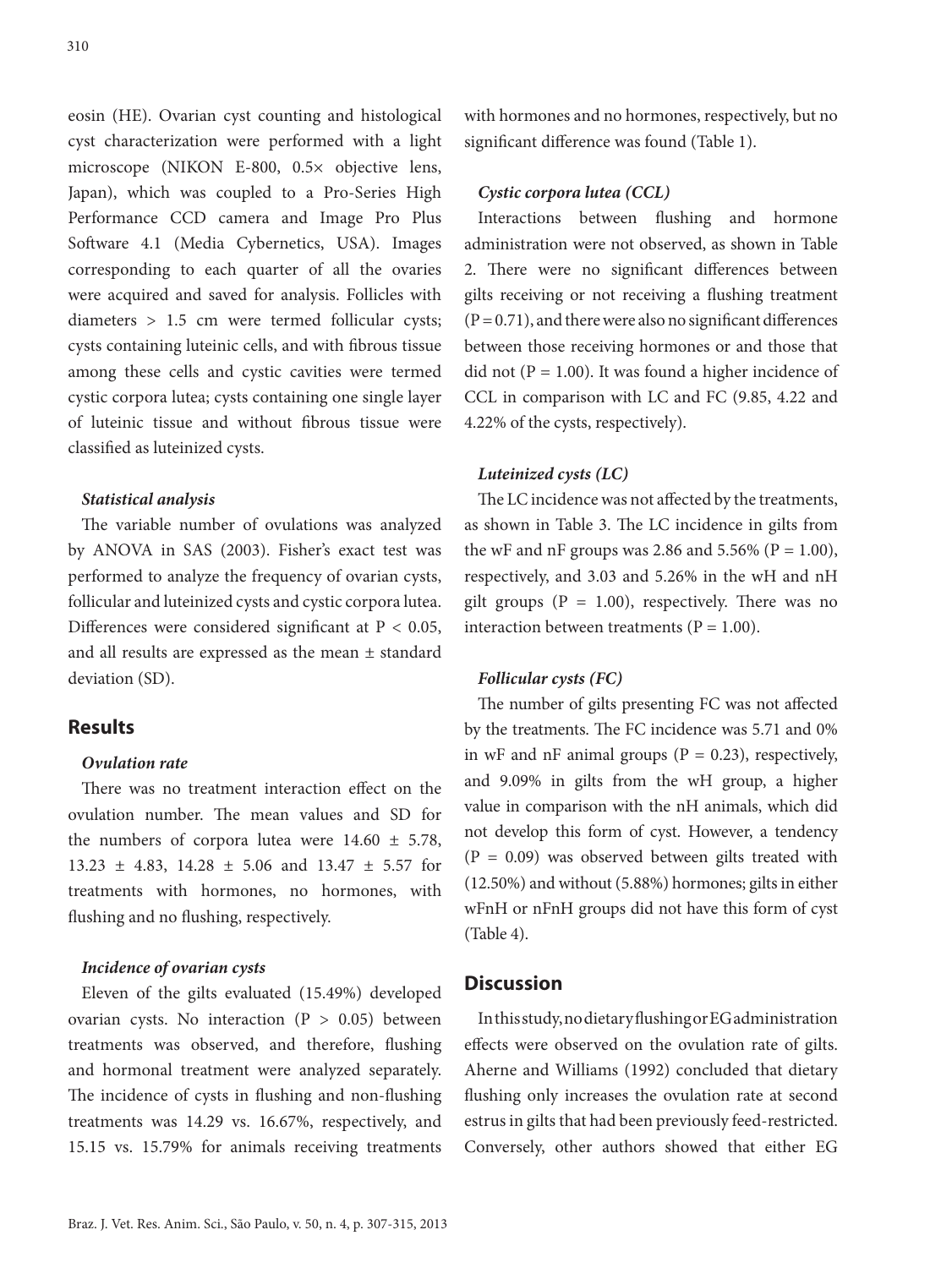| <b>Treatments</b> | $N^{\circ}$ cysts / n° treated | Frequency $(\%)$ | P    |
|-------------------|--------------------------------|------------------|------|
| wFwH              | 2/16                           | 12.50            | 1.00 |
| nFwH              | 3/17                           | 17.65            |      |
| wFnH              | 3/19                           | 15.79            |      |
| nFnH              | 3/19                           | 15.79            |      |
| Flushing          |                                |                  |      |
| with              | 5/35                           | 14.29            | 0.78 |
| no                | 6/36                           | 16.67            |      |
| Hormones          |                                |                  |      |
| with              | 5/33                           | 15.15            | 0.94 |
| no                | 6/38                           | 15.79            |      |
| Total             | 11/71                          | 15.49            |      |

#### Table 1 - Frequency of gilts with ovarian cysts per treatment and total

wFwH - with flushing and hormones; nFwH - no flushing and with hormones; wFnH - flushing without hormones; nFnH - neither flushing nor hormones and P – probability.

Table 2 - Frequency of gilts with cystic corpora lutea per treatment and total

| <b>Treatments</b> | $N^{\circ}$ cysts / n° treated | Frequency $(\%)$ | P    |
|-------------------|--------------------------------|------------------|------|
| wFwH              | 2/16                           | 12.50            | 0.95 |
| nFwH              | 1/17                           | 5.88             |      |
| wFnH              | 2/19                           | 10.53            |      |
| nFnH              | 2/19                           | 10.53            |      |
| Flushing          |                                |                  |      |
| with              | 4/35                           | 11.43            | 0.71 |
| no                | 3/36                           | 8.33             |      |
| Hormones          |                                |                  |      |
| with              | 3/33                           | 9.09             | 1.00 |
| no                | 4/38                           | 10.53            |      |
| Total             | 7/71                           | 9.85             |      |

wFwH - with flushing and hormones; nFwH - no flushing and with hormones; wFnH - flushing without hormones; nFnH - neither flushing nor hormones and P – probability.

| wFwH - with flushing and hormones; nFwH - no flushing and with      |  |  |
|---------------------------------------------------------------------|--|--|
| hormones; wFnH - flushing without hormones; nFnH - neither flushing |  |  |
| nor hormones and P – probability.                                   |  |  |

administration after previous synchronization by Altrenogest (GUTHRIE; PURSEL; WALL, 1997) or dietary flushing (RHODES; DAVIS; STEVENSON, 1991) resulted in increased ovulation rates in gilts.

Ovarian cysts have been associated with decreased reproductive performance in swine breeding herds. When assessing data from 1990 sows and gilts distributed over two farms, Castagna et al. (2004) observed that ovarian cysts were responsible for a higher number of returns to estrus and a decreased adjusted farrowing rate; anestrual sows that were not found pregnant were also influenced by the

appearance of ovarian cysts. Karveliene, Zilinskas and Riskevicience (2007) evaluated the ovaries from 150 sows that were culled over a period of 3 months, and they found that 4.7% presented multiple follicular cysts. Thus, it is necessary to evaluate any practice that could be associated with an increase in ovarian cyst incidence to guarantee the feasibility of such practices on commercial pig farms. In the present study, neither flushing nor EG led to an increase in ovarian cysts. However, the analysis of ovarian cysts couldn't be isolated. The cysts must be classified into different categories, because each one of these categories can

| Table 3 - Frequency of gilts with luteinized cysts per<br>treatment and total |                                |                  |      |
|-------------------------------------------------------------------------------|--------------------------------|------------------|------|
| <b>Treatments</b>                                                             | $N^{\circ}$ cysts / n° treated | Frequency $(\%)$ |      |
| wFwH                                                                          | 0/16                           |                  | 1.00 |
| nFwH                                                                          | 1/17                           | 5.88             |      |

| wFwH     | 0/16 | $\mathbf{0}$ | 1.00 |
|----------|------|--------------|------|
| nFwH     | 1/17 | 5.88         |      |
| wFnH     | 1/19 | 5.26         |      |
| nFnH     | 1/19 | 5.26         |      |
| Flushing |      |              |      |
| with     | 1/35 | 2.86         | 1.00 |
| no       | 2/36 | 5.56         |      |
| Hormones |      |              |      |
| with     | 1/33 | 3.03         | 1.00 |
| no       | 2/38 | 5.26         |      |
| Total    | 3/71 | 4.22         |      |

wFwH - with flushing and hormones; nFwH - no flushing and with hormones; wFnH - flushing without hormones; nFnH - neither flushing nor hormones and P – probability.

| Table 4 - Frequency of gilts with follicular cysts per |  |  |
|--------------------------------------------------------|--|--|
| treatment and total                                    |  |  |

nFwH  $1/17$  5.88 wFnH 0/19 0 nFnH 0/19 0

no 0/36 0

 no 0/38 0 Total 3/71 4.22

*Flushing*

*Hormones*

**Treatments N° cysts / n° treated Frequency (%) P** wFwH 2/16 12.50 0.09

with 2/35 5.71 0.23

with  $3/33$  9.09 0.09

| m.                |  |
|-------------------|--|
| I<br>۰,<br>$\sim$ |  |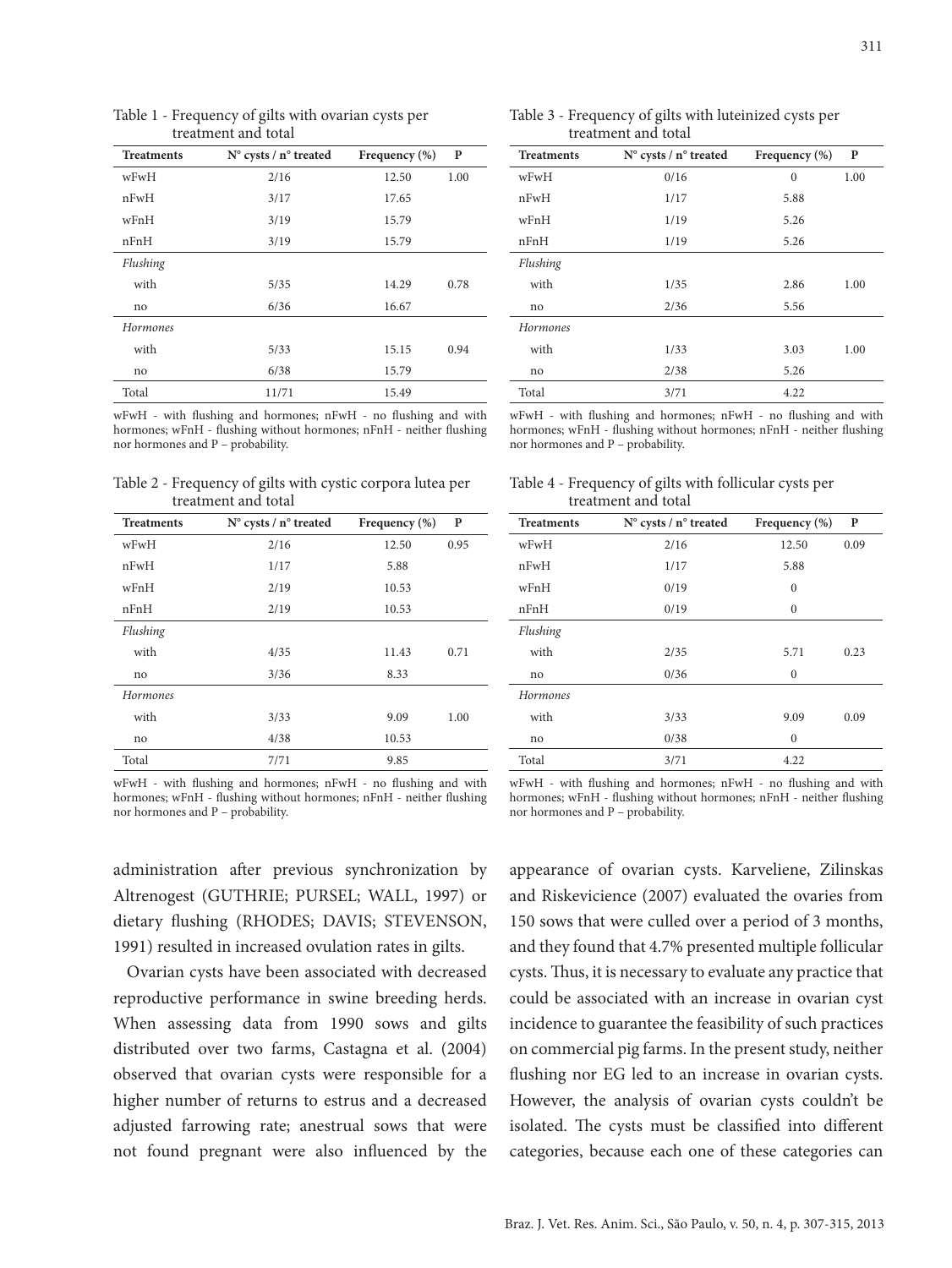be associated with different causes. In the present study, it was found that the proportion of CCL was higher than both LC and FC; nevertheless, the CCL incidence was not influenced by the treatments.

Interestingly, the incidence of FC was 12.50% and 5.88% in gilts in the wFwH and nFwH treatments, respectively; however, neither wFnH nor nFnH gilts developed this form of cyst. Once the frequency of FC in gilts receiving both hormonal treatment and flushing is numerically higher in comparison with gilts that underwent flushing treatment alone, and only the gilts receiving hormones developed FC, an association between EG administration and a higher incidence of FC can be suggested. Some researchers have also reported an increase in the FC incidence following EG administration. Breen, Rodriguez-Zas and Knox (2006) reported the influence of PG600 doses (400 UI of eCG and 200 IU of hCG) on the FC incidence in prepubertal gilts. According to these authors, the number of FCs per gilt increased significantly, and the proportion of gilts with one or more cysts increased numerically as the dose of PG600 was raised from 1 to 1.5 and 2.0 times. Conversely, Knox and Tudor (1999) did not observe any increase in the proportion of gilts with cystic follicles after injecting PG600, whether alone or with norgestomet.

The genesis of FC has been extensively studied in ruminants, and LH is thought to play a pivotal role. Yoshioka, Iwamura and Kamomae (1998) concluded that the absence or mistiming of the preovulatory LH surge at the developmental stages of follicular structures may be associated with the appearance of ovarian cysts. According to Todoroki and Kaneko (2006), another hormonal event involved in cystic degeneration is a relatively high level of pulsatile LH secretion, which promotes continued growth in the dominant follicle. These LH characteristics seem to result from a functional abnormality in the feedback regulation of LH secretion by estradiol, which is caused by hypothalamic insensitivity to estrogen. This regulation is mediated through the

absence of stimulation from estrogen receptors (ER) or a reduced number of these receptors, and thus a suboptimal GnRH production (GUMEN; WILTBANK, 2005). Once hCG has a longer biological action than LH in swine (HALL et al., 1993), it is reasonable to suppose that gilts receiving EG have a higher chance of developing cysts than naturally cycling animals. Aside from an imbalanced LH secretion, some authors suggested that alterations in LH receptors may be present in follicles that undergo cystic degeneration. Kawate (2004) observed that the number of LH receptors in granulosa and theca interna cells increases rapidly during the latter stages of normal antral follicular development, but it is reduced in follicular cyst cells; by contrast, luteinized cysts have a comparable number of LH receptors in the theca interna to that of the large antral follicles. In accordance with him, stress is a possible cause of FC in ruminants because (1) higher levels of ACTH might stimulate an increased release of progesterone, which inhibits the release of GnRH, and (2) enhanced cortisol secretion decreases both the number of LH receptors and the estradiol secretion of the antral follicle, inhibiting the positive feedback of estradiol towards the hypothalamus and pituitary gland and suppressing the LH surge. Apparently, follicles that became cystic would undergo apoptosis under normal conditions. Apoptosis is an important physiologic process in the ovary that occurs in atresic follicles (PALUMBO; YEH, 1995), and abnormalities in this process may lead to pathological conditions. In pigs, the atresia of smaller follicles occurs between days 14 and 16 of the estral cycle, following the recruitment of dominant follicles (FOXCROFT; HUNTER, 1985). From day 15 of the estral cycle onwards, the pool of recruited follicles undergoes follicular selection, which will determine those that escape atresia and ovulate, and prolific lines, such as the Chinese Meishan used in the present study, are more prone to having a greater range of follicle sizes escaping atresia (KNOX, 2005).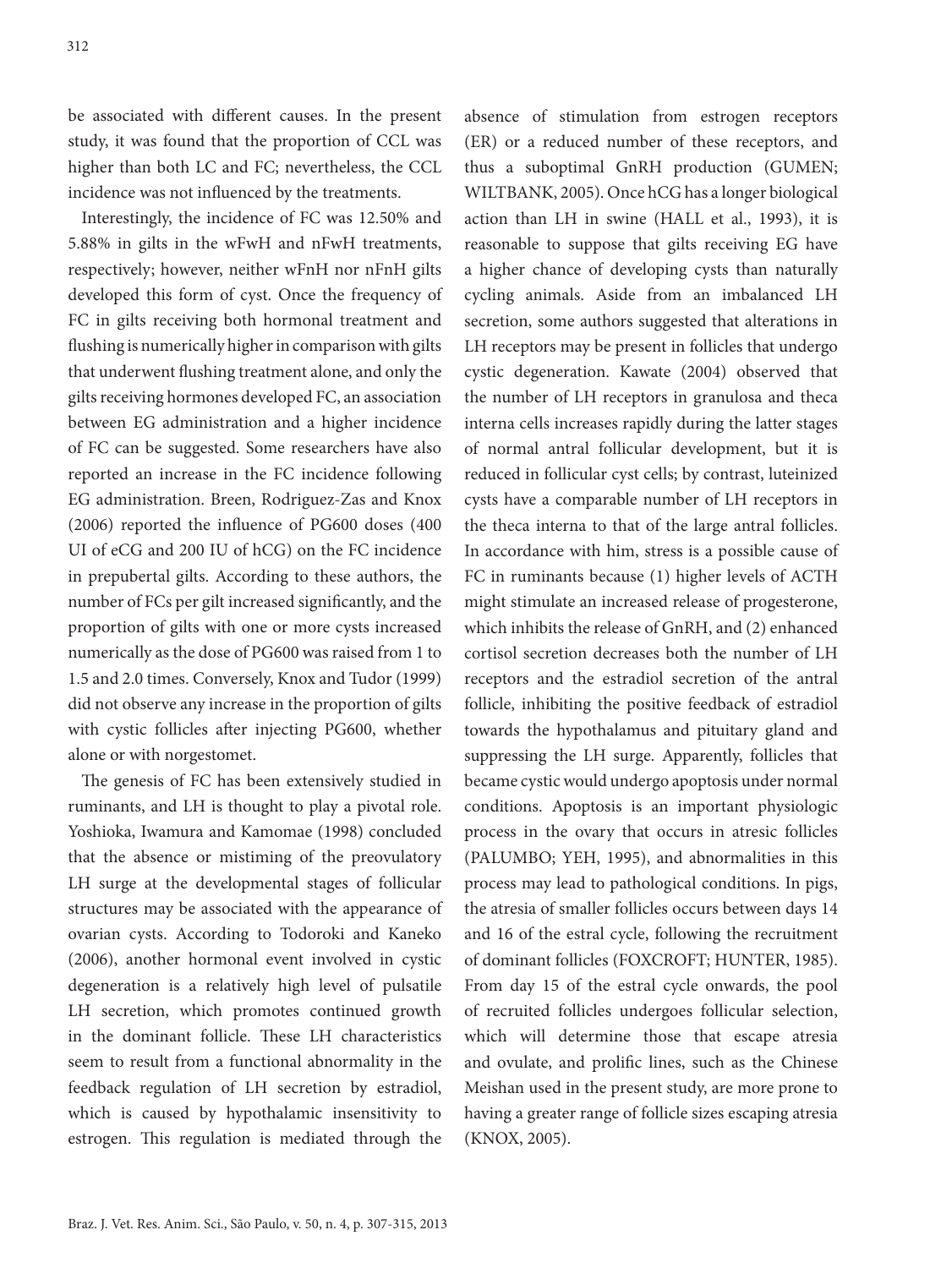After injecting 3000 UI of PMSG on day 10 of the estrous cycle into heifers, Van den Hurk et al. (1992) observed that, at 48 h after injection, the mean number of large antral follicles was greater than it was in untreated animals as a consequence of an increase in the number of large and medium-sized nonatretic follicles (follicles whose histological alterations coincided with the occurrence of degenerative changes in the cytoplasm of nearby granulosa cells, which was more frequent in atresic follicles and thus most likely associated with the onset of follicular atresia). The mean number of large atresic follicles also increased after the hormone injection. Isobe and Yoshimura (2000) compared healthy follicles with follicles that underwent atresia or became cystic, and they found that the pattern of cell proliferation decreased in both cystic and atresic follicles, especially in the granulosa layer and theca interna, suggesting a relationship between them. Chun et al. (1994) showed that the preovulatory follicles of rats cultured in serum-free media containing no hormones had an increased apoptotic DNA fragmentation, whereas treating them with hCG or FSH medium suppressed follicular apoptosis in a dose-dependent manner, with 0.1 μg/ml causing a maximum suppression of 60-62%. Taken together, these data led us to speculate whether injecting EG might create an endocrine imbalance to induce follicles that would undergo atresia under physiological conditions to develop into FC, possibly because of the higher stimulation; indeed, Jackson et al. (2006) reported that the half-life of eCG is longer in comparison with the endogenously produced FSH. In addition, Knox (2005) observed that the ovulation rate in prepubertal gilts increases with the dose of PMSG, pFSH and PG600, suggesting that EG may alter the pool of follicles that will undergo selection.

In addition, Chun et al. (1994) found that media containing IGF-I and insulin, intraovarian factors played an autocrine/paracrine role in the control of folliculogenesis, and also suppressed the onset of apoptosis. In the same study, IGF-I induced an increase in the hCG receptor formation in granulose cells, making it a mediator of gonadotropin action towards follicle apoptosis. IGF-binding protein (IGFBP) blocks the action of IGF-I, and it plays a role both in the development of polycystic ovaries in humans and in follicle atresia (VAN DEN HURK et al., 1992). Accordingly to Chun et al. (1994), FSH may enhance granulosa cell maturation by decreasing IGFBP levels, allowing the facilitating action of endogenously produced IGF-I. Lima et al. (2006) demonstrated that the chronic administration of hCG to rats (3 IU of hCG daily, during 22 days), either alone or plus insulin, led to the development of polycystic ovarian syndrome. This syndrome could occur because insulin binds to the insulin receptor substrate proteins, activating a cascade of biochemical reactions that will ultimately result in protein kinase B (Atk) activation, which is involved in cell growth, apoptosis inhibition and granulosa cell survival. hCG and LH enhance the activation of Atk, acting in a synergistic manner with insulin. These data on the influence of insulin and IGF-I on the granulosa cell apoptosis support the hypothesis that dietary flushing may be related to higher ovarian cyst incidence once this practice leads to increased plasmatic levels for both factors (BOOTH; COSGROVE; FOXCROFT, 1996), although no evidence associating dietary flushing and cyst incidence were found in the present study.

## **Conclusions**

The use of exogenous gonadotropins on second estrus synchronization in gilts, either alone or in association with dietary flushing, does not increase the incidence of ovarian cysts, nor does it lead to decreased ovulation rates. Further studies must be carried out to evaluate the physiological alterations promoted by exogenous gonadotropins and the lifespan of similar substances in the blood circulation of gilts.

## **Acknowledgments**

The authors would like to thank FAPESP for their financial support of this research.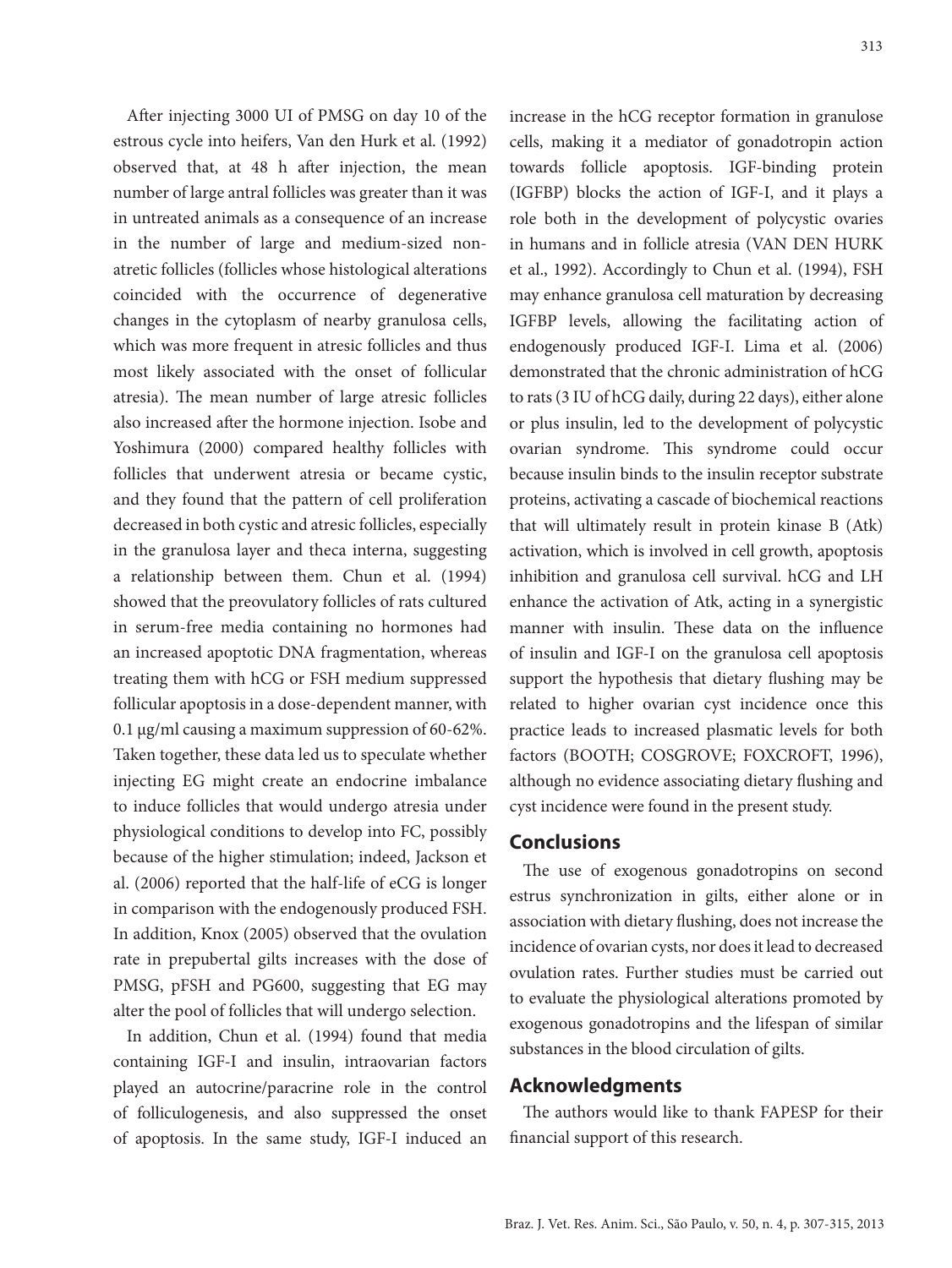## **References**

AHERNE, F. X.; WILLIAMS, I. H. Nutrition for optimizing breeding herd performance. **Veterinary Clinics of North America: Food Animal Practice**, v. 8, n. 3, p. 589-608, 1992.

BOOTH, P. J. Metabolic influences on hypothalamic pituitaryovarian function. **Journal of Reproduction of Fertility**, v. 40, p. 89-100, 1990.

BOOTH, P. J.; COSGROVE, J. R.; FOXCROFT, G. R. Endocrine and metabolic responses to realimentation in feed-restricted prepubertal gilts: associations among gonadotropins, metabolic hormones, glucose, and uteroovarian development. **Journal of Animal Science**, v. 74, n. 4, p. 840-848, 1996.

BREEN, S. M.; RODRIGUEZ-ZAS, S. L.; KNOX, R.V. Effect of altering dose of PG600 on reproductive performance responses in prepubertal gilts and weaned sows. **Animal Reproduction Science**, v. 95, n. 3/4, p. 316-323, 2006.

CASTAGNA, C. D.; PEIXOTO, C. H.; BORTOLOZZO, F. P.; WENTZ, I.; NETO, G. B.; RUSCHEL, F. Ovarian cysts and their consequences on the reproductive performance of swine herds. **Animal Reproduction Science**, v. 81, n. 1/2, p. 115-123, 2004.

CHUN, S. Y.; BILLIG, H.; TILLY, J. L.; FURUTA, I.; TSAFRIRI, A.; HSUEH, A. J. W. Gonadotropin suppression of apoptosis in cultured preovulatory follicles: Mediatory role of endogenous insulin-like growth factor I. **Endocrinology**, v. 135, n. 5, p. 1845- 1853, 1994.

COX, N. M.; STUART, M. J.; ALTHEN, T. G.; BENNETT, W. A.; MILLER, H. W. Enhancement of ovulation rate in gilts by increasing dietary energy and administering insulin during follicular growth. **Journal of Animal Science**, v. 64, n. 2, p. 507- 516, 1987.

DO LAGO, V.; VIANNA, W. L.; GAMA, R. D.; ROSSETO, A. C.; PINESE, M. E.; MORETTI, A. S. Second oestrus synchronization and precocious embryo viability after puberty induction in gilts by the use of gonadotrophin treatment. **Reproduction in Domestic Animals**, v. 40, n. 2, p. 141-144, 2005.

FERGUSON, E. M.; ASHWORTH, C. J.; EDWARDS, S. A. Effect of different nutritional regimens before ovulation on plasma concentration of metabolic and reproductive hormones and oocyte maturation in gilts. **Reproduction**, v. 126, n. 1, p. 61-71, 2003.

FOXCROFT, G. R.; HUNTER, M. G. Basic physiology of follicular maturation in the pig. **Journal of Reproduction and Fertility**, v. 33, p. 1-19, 1985.

GAMA, R. D.; VIANNA, W. L.; PINESE, M. E.; ROSSETO, A. C.; MORETTI, A. S. Different doses of porcine luteinizing hormone in precocious puberty induction in gilts. **Reproduction in Domestic Animals**, v. 40, n. 5, p. 433-435, 2005.

GÜMEN, A.; WILTBANK, M. C. Follicular cysts occur after a normal estradiol-induced GnRH/LH surge if the corpus hemorrhagicum is removed. **Reproduction**, v. 129, n. 6, p. 737- 745, 2005.

GUTHRIE, H. D.; PURSEL, V. G.; WALL, R. J. Porcine folliclestimulating hormone treatment of gilts during an altrenogestsynchronized follicular phase: effects on follicle growth, hormone secretion, ovulation, and fertilization. **Journal of Animal Science**, v. 75, n. 12, p. 3246-3254, 1997.

HAFF, W.; THACKER, P. A.; KIRKWOOD, R. N. Effect of injecting gonadotropins during the luteal phase of the estrous cycle on the inter-estrus interval of gilts. **Canadian Journal of Animal Science**, v. 82, p. 457-459, 2002.

HALL, J. A.; MEISTERLING, E. M.; BENOIT, A. M.; COOPER, D. A.; COLEMAN, D. A.; LERNER, S. P.; LEWIS, P. E.; DAILEY,

R. A. Factors contributing to the formation of experimentallyinduced ovarian cysts in prepubertal gilts. **Domestic Animal Endocrinology**, v. 10, n. 2, p. 141-155, 1993.

HUNTER, R. H. F. Further limitations to reproductive output, and restoration of fertility. In: HUNTER, R. H. F. **Physiology and technology of reproduction in female domestic animals**. London: Academic Press Inc, 1980. p. 347-372.

ISOBE, N.; YOSHIMURA, Y. Immunocytochemical study of cell proliferation in the cystic ovarian follicles in cows. **Theriogenology**, v. 54, n. 7, p. 1159-1169, 2000.

JACKSON, A. L.; BREEN, S. M.; RODRIGUEZ-ZAS, S. L.; KNOX, R. V. Evaluation of methodology for administration of porcine FSH for use in estrus induction and for increasing ovulation rate in prepubertal gilts. **Theriogenology**, v. 66, n. 4, p. 1042-1047, 2006.

KARVELIENE, B.; ZILINSKAS, H.; RISKEVICIENCE, V. Post-mortem examination of sows genital organs culled for reproductive disturbances and immunohistochemical studies on erα and pr a receptors in the anoestral sows uterus. **Reproduction in Domestic Animals**, v. 42, n. 3, p. 275-281, 2007.

KAWATE, N. Studies on the regulation of expression of luteinizing hormone receptor in the ovary and the mechanism of follicular cyst formation in ruminants. **Journal of Reproduction and Development**, v. 50, n. 1, p. 1-8, 2004.

KNOX, R. V. Recruitment and selection of ovarian follicles for determination of ovulation rate in the pig. **Domestic Animal Endocrinology**, v. 29, n. 2, p. 385-397, 2005.

KNOX, R. V.; TUDOR, K. W. Influence of norgestomet in combination with gonadotropins on induction of estrus and ovulation in prepubertal gilts. **Journal of Animal Science**, v. 77, n. 6, p. 1348-1352, 1999.

KNOX, R. V.; TUDOR, K. W.; RODRIGUES-ZZAS, S. L.; ROBB, J. A. Effects of subcutaneous vc intramuscular administration of P.G.600 on estrual and ovulatory responses of prepubertal gilts. **Journal of Animal Science**, v. 78, n. 7, p. 1732-1737, 2000.

KOKETSU, Y.; TAKAHASHI, H.; AKACHI, K. Longevity, lifetime pig production and productivity, and age at first conception in a cohort of gilts observed over six years on commercial farms. **Journal of Veterinary Medical Science**, v. 61, n. 9, p. 1001-1005, 1999.

KUCHARSKI, J.; JANA, B.; ZEZULA-SZPYRA, A. Effect of the gonadotropins treatment on morphological alterations in ovary and peripheral plasma concentrations of steroid hormones in gilts. **Polish Journal of Veterinary Science**, v. 5, n. 1, p. 7-15, 2002.

LIMA, M. H. M.; SOUZA, L. C.; CAPERUTO, L. C.; BEVILACQUA, E.; GASPARETTI, A. L.; ZANUTO, R.; SAAD, M. J. A.; CARVALHO, C. R. O. Up-regulation of the phosphatidylinositol 3-kinase/protein kinase B pathway in the ovary of rats by chronic treatment with hCG and insulin. **Journal of Endocrinology**, v. 190, n. 2, p. 451-459, 2006.

MCENTEE, K. Pathology of the female reproductive system. In. McENTEE, K. **Reproductive pathology of domestic animals**. San Diego: Academic Press Inc, 1990. p. 130-201.

PALUMBO, A.; YEH, J. Apoptosis as a basic mechanism in the ovarian cycle: follicular atresia and luteal regression. **Journal of the Society for Gynecologic Investigation**, v. 2, n. 3, p. 565-573, 1995.

PATTERSON, J. L.; BELTRANENA, E.; FOXCROFT, G. R. The effect of gilt age at first estrus and breeding on third estrus on sow body weight changes and long-term reproductive performance. **Journal of Animal Science**, v. 88, n. 7, p. 2500-2513, 2010.